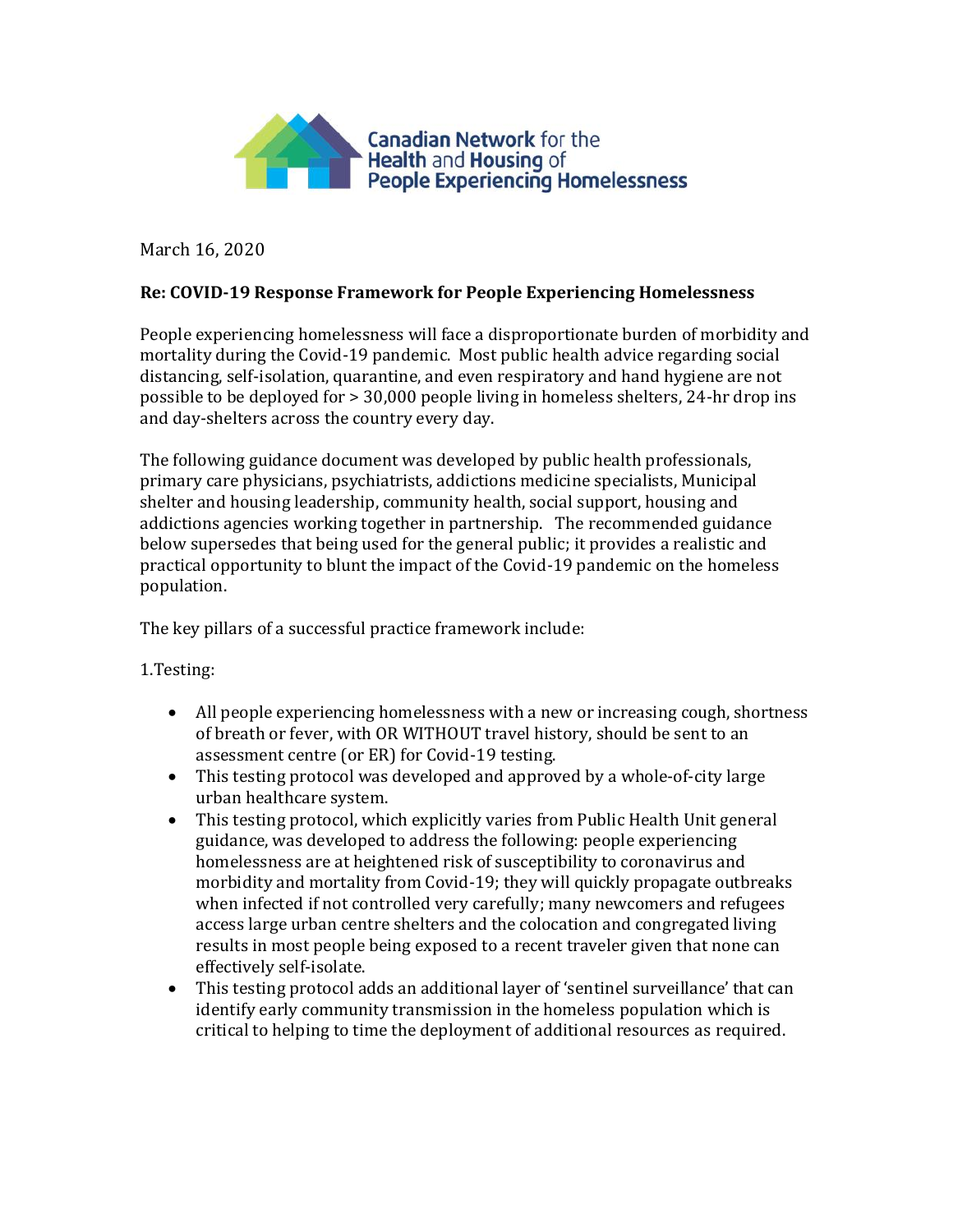2.Sentinel Surveillance:

• In addition to the above testing, explicit 'sentinel surveillance' testing in the homeless shelters should be carried out by trained health care staff with appropriate precautions. This is critical to identify early community spread and to reassure clients of shelter safety when one can consistently note negative test results.

## 3.Health System/Shelter System Co-Ordination:

- Health care system staff who work with people experiencing homelessness need to be embedded in all of the formal Covid-19 planning tables including at the municipal, regional levels and Provincial levels.
- It is necessary to establish a robust communication system between both health care workers in the homelessness services sector and the rest of the health care system, as well as between Municipal Public Health Unit (PHU) and Shelter/Housing Administration leadership. This requires 1-2 contact and coordination points daily.

## 4.Covid-19 Risk Stratification:

- Risk stratification tools need to be urgently developed accompanied by systems to rapidly assess the entire shelter population based on the levels of risk of having an adverse outcome from Covid-19 (Low, Intermediate, High).
- All those categorized as high risk need to be prioritized for enhanced social distancing to public health directed standards within the existing shelter system as well as staff cohorting to protect them from Covid-19 acquisition. It can be anticipated that this will make up 10-20% of the shelter population, depending on local demography, health services and affordable housing access and rates of low-income status.
- Those categorized as intermediate risk will require some social distance supports, as able, and no staff cohorting.
- Those categorized as low risk will often have to remain in the general shelter population unless alternatives are able to be identified to support social distancing. Wherever possible, all people should have social distancing provided to public health specifications. If there is absolutely no safe space to do so the above may, on balance, be the safest option.
- Risk stratification will help with clinical care should patients become Covid-19+ to indicate those requiring closer observation and assessment over the highest risk of an adverse outcome.
- Social distancing as described by risk may require some additional shelter spaces (recreation facilities, community centres, hotels, modular units all may be used for this purpose).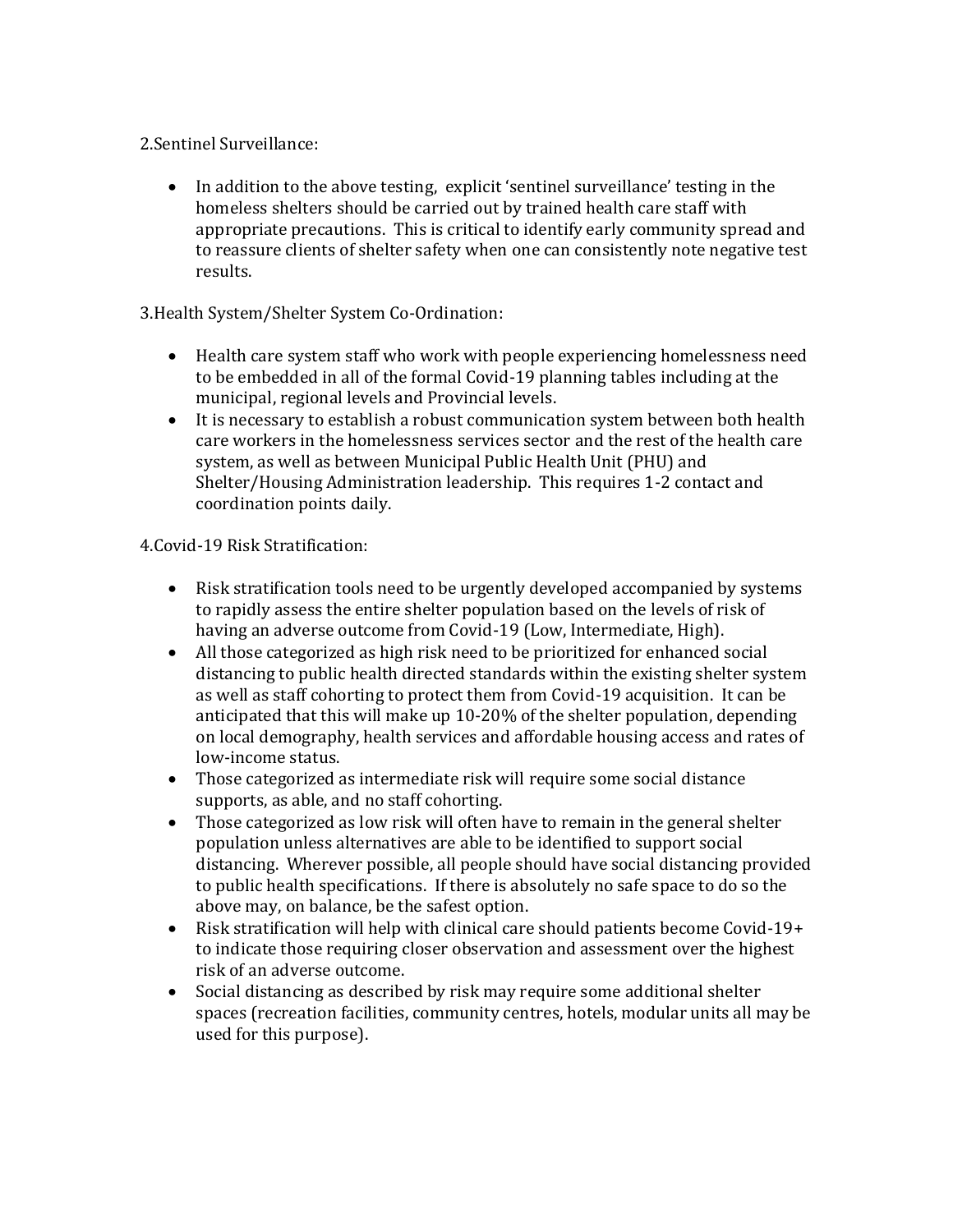5.Isolation Shelters for Persons Under Investigation:

- Specific shelters for the isolation of Persons Under Investigation (PUIs) need to be developed that meet the highest standard of 'self-isolation', including a private room and private bathroom with safe social space.
- Isolation shelters should be staffed by shelter workers and a nursing team (RPN, RN or NP) with 24/7 MD on-call support to triage with the wider healthcare system and manage all patient care.
- Importantly, the use of the isolation centres REQUIRES COVID-19 TESTING TO HAVE BEEN COMPLETED PRIOR TO ADMISSION. With testing, clients can be cleared to return to the wider system in 24-48 hrs; without testing, clients require 14 days of observation which would, under most circumstances, immediately overwhelm the capacity of the shelter as they are unable to be circulated out.
- Public Health Unit involvement is essential as they have a dedicated staff who should track all admissions to the facility and inform the MD of test results immediately upon availability to ensure flow management of the patients.
- These shelters will require on-site shelter workers, nursing support 16-24 hrs/day, day-time case management and peer worker support, addiction medicine telemedicine services, and 24/7 on-call primary care physicians to coordinate all care.
- Transportation needs to be reliable, safe, well-coordinated, and dedicated to the facility to ensure timely access and flow management. Flow is essential as most models will be leveraging very limited number of rooms or facilities and they need to operate extremely efficiently in order to prevent back-log that leads to an inability to receive patients having been tested. Such patients would be expected to be returned, without proper isolation, to the wider shelter system which would be unsafe and undermine the purpose of developing an isolation facility
- Referrals will need to be accepted and processed on the same schedule as testing facilities in the area, requiring 12-24 hours of operation depending on local health system service schedules. Shorter hours lead to patients accumulating in hospitals and testing centres unnecessarily and to the detriment of all..

6.Cohorting Covid-19+ Cases for Community-Based Shelter Care:

- Shelters specifically for Covid-19+ patients are required as part of a city-wide cohort strategy to separate out the uninfected from the infected and PUIs. These will not require social distancing or private rooms, and thus could be large cohort facilities with congregate living.
- Shelters for people with Covid-19+ confirmed cases are not a replacement for the mainstream health care. All people with Covid who are actively unwell and needing admission to hospital will be transferred to the hospital system.
- These shelters will require enhanced nursing supports, case management, peer workers, addictions medicine service access and have on-site primary care and 24/7 on-call MD back-up,